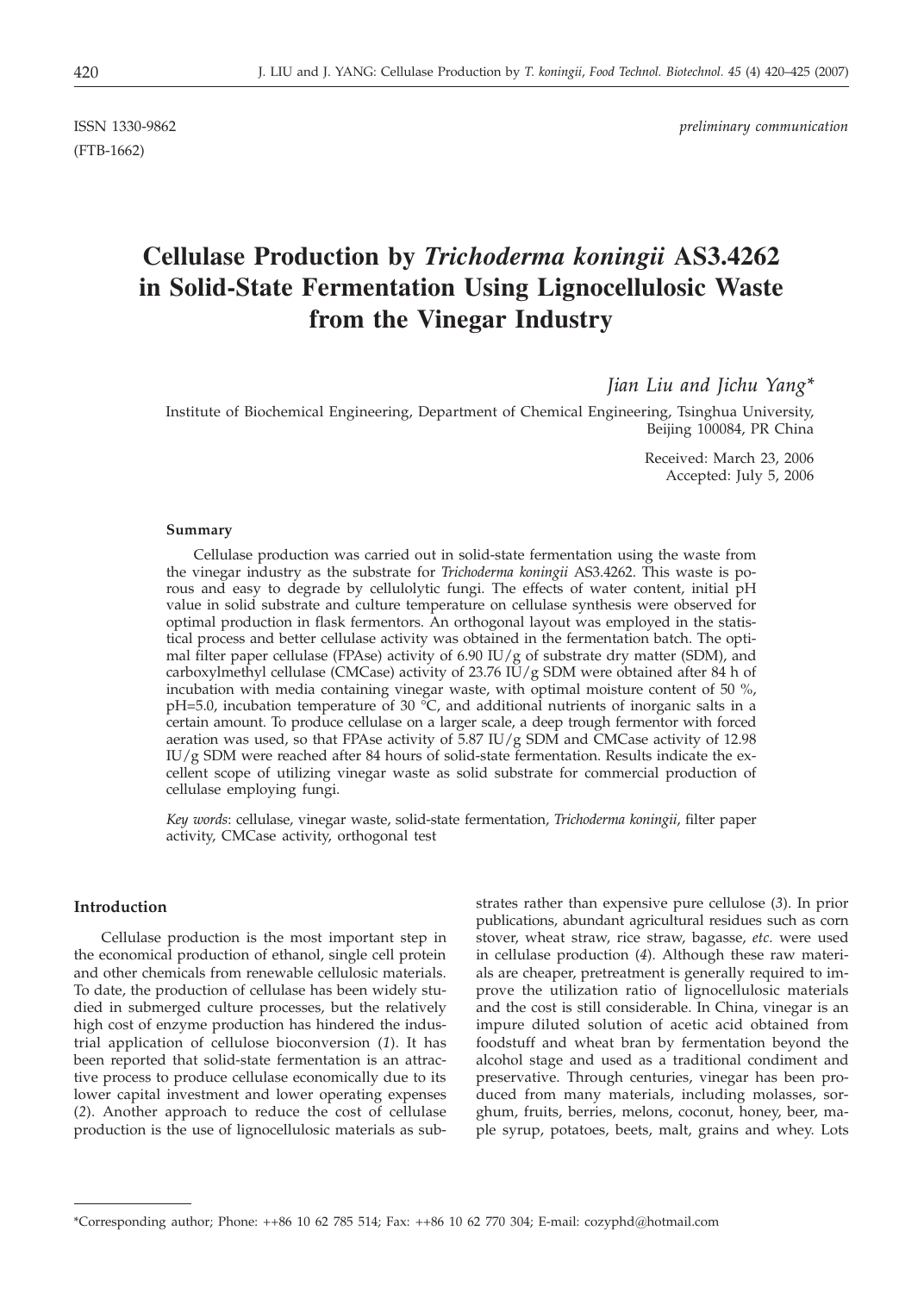of porous solid supports are needed in production to enforce air transfer and make aerobic *Acetobacter* alive. Usually, some agricultural materials such as foodstuff, wheat shell and rice bran rich in starch and lignocellulose are employed in vinegar production. As a result, a large amount of waste residue is generated in the vinegar industry, which is usually not used, and often causes environmental pollution. It is an important issue to deal with the residue both for the comprehensive utilization of lignocellulosic resources and for the prevention of environmental pollution. Since most of starch and soluble ingredients in the vinegar raw material have been degraded by bacteria in the production process, the vinegar residue has a very high void fraction. Therefore, it is well ventilated and the cultured cellulolytic fungi can get enough oxygen easily. In this work, the residue without further pretreatment was used as a substrate in solid- -state fermentation to produce cellulase.

# **Materials and Methods**

#### *Microorganism*

*Trichoderma koningii* AS3.4262 was cultivated on potato dextrose agar containing 1.5 % agar and incubated at 30 °C for 7 days until complete sporulation. The spores from slants were suspended in sterile water. The suspension was used as inoculum  $(10<sup>7</sup>$  spores/mL).

#### *Lignocellulosic substrate*

The residue of  $(3\pm 1)$  mm size was obtained from a local vinegar manufacturer, Yangxin Hengqingtang Ya Pear Fermenting Co., Ltd, China.

#### *Medium*

The seed medium was that of Mandels *et al.* (*5*). The basic substrates used were the wheat bran (150 g) and vinegar waste (100 g). The medium was adjusted to certain moisture and pH by the addition of 0.4 M HCl. The sterilization was made at 121 °C for 15 min and the water content of the substrate was 50 % in most experiments with the exceptions pointed out in the text.

## *Cellulase production*

Small scale experiments were carried out in conical flasks (500 mL). Each flask was filled with 100 g of wet substrate. After inoculation with 10 % spore suspension, the flasks were put in an incubator and kept at constant temperature, 27, 30 and 33 °C. Pilot scale production of cellulase was performed in a stainless steel fermentation chamber, which was 280 mm in height and 240 mm in diameter. The thickness of the solid substrate layer was 20 cm and the surrounding temperature was controlled at 28–30 °C by water bathing. Air with over 90 % humidity blew through the bottom of the cultivation chamber by the forced aeration. The air flux was 10 L/min. Long gauze bags (3×25 cm) filled with substrate were embedded in the packed bed for sampling (Fig. 1). Samples were collected from the bed at 2, 6, 10, 14 and 18 cm height. The new holes were filled with backup substrate in time.



**Fig. 1.** A layout of the stainless steel fermentation chamber. Long gauze bags filled with substrate were embedded in the packed bed for sampling

# *Analysis methods*

Samples were collected every 12 h during fermentation for the determination of moisture, cellulase activity and total reducing sugars. The fermented mass produced was mixed with 25 volumes of buffer at pH=4.8 to extract cellulase, stirred at 200 rpm at room temperature for 1 h and filtered through cotton cloth of 200 mesh. Filter paper activity (FPAse) and carboxylmethyl cellulase (CMCase) were measured according to the method recommended by Ghose (*6*) and expressed as international units (IU). A piece of filter paper (6×1 cm) or 5 mL of carboxylmethyl cellulase solution (1 %) was mixed with diluted enzyme solution, and then kept at 50  $\mathrm{°C}$  for 30 min. The amount of reducing sugar was determined by the dinitrosalicylic acid (DNS) method (*6*). One international unit of cellulase activity is the amount of enzyme which releases one umol of glucose per min during the hydrolysis reaction. Enzyme activities were calculated for 1 g of substrate dry matter (SDM).

## **Results and Discussion**

## *Effect of water content in the substrate*

The appropriate moisture of substrate is one of the critical factors influencing the solid-state fermentation (SSF), and is governed by the requirements of the microorganism. Experiments with different substrate moisture were carried out in flasks. The culture temperature was kept at (30±1) °C. The enzyme production by *Trichoderma koningii* is shown in Fig. 2. The optimal water fractions in the solid substrate appear to be 40 to 60 % (by mass). Under these culture conditions, cellulase activity of 4.3 IU FPAse/g SDM and 10.5 IU CMCase/g SDM were obtained. The results indicated a positive relationship between cellulase production and moisture when the water content was lower than 40 %. It was observed that the moisture enabled better utilization of the substrate by microorganisms and the efficiency of mass transfer in the solid phase particles depended on the substrate characteristics and the appropriate moisture. But further increase in moisture influenced the enzyme production negatively. It reduced surface area of the particles, and made the water film thicker, which affected the accessibility of the air to the particles. The free water of the substrate determined the void space which is occupied by air. Since the transfer of oxygen affected the growth and metabolism, the substrate should contain suitable amount of water to enhance mass transfer.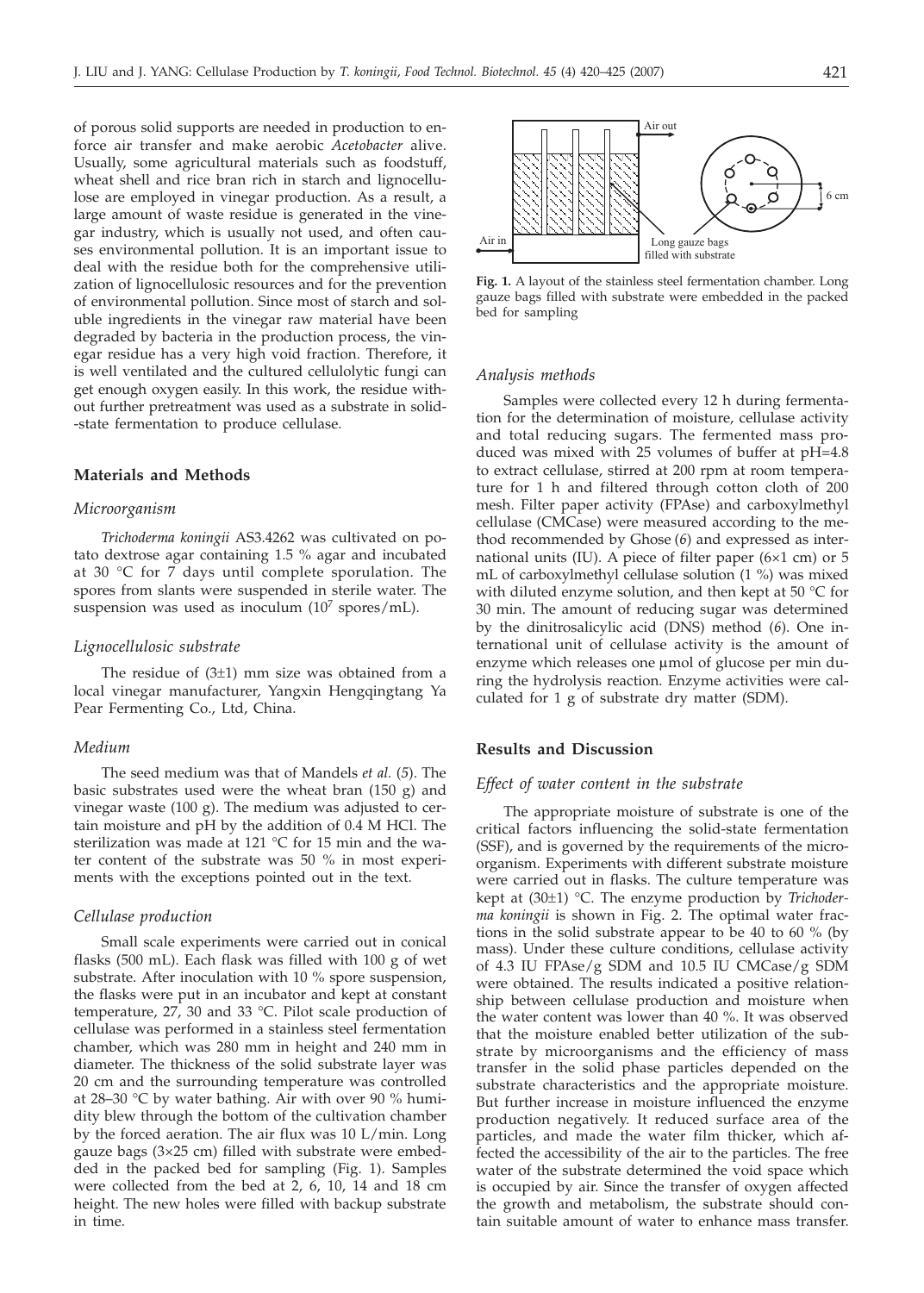

**Fig. 2.** The moisture of the substrate affected cellulase production. The temperature and cultivation time were 30 °C and 72 h. The initial pH was not adjusted

Therefore, the water content of solid substrates is one of the key factors in cellulase production. In this study, the optimal moisture fraction was taken as 50 %.

## *Effect of initial pH value on cellulase production*

There exists a strong influence of initial pH of the medium on enzyme production. To evaluate the effects of initial pH value in solid substrate on cellulase synthesis, the initial pH values were adjusted by the addition of HCl or NaOH to 3.0, 4.0, 5.0, 6.0, 7.0 and 8.0. The results of six batches of solid state fermentation in flasks with different initial substrate pH values are shown in Fig. 3. The cultivation period for each batch was 3 days. It was observed that the original residue of pH=3 was unsuitable for cellulase production since the low pH value resulted in poor growth. In contrast, if the initial pH value of the substrate ranged from 5.0 to 6.0, no significant difference was observed on cellulase yield. Optimal cellulase production was obtained at an initial pH of 5.0, and it may change slightly during the fermentation process.



**Fig. 3.** The influence of initial pH value of the substrate on cellulase production. Temperature and cultivation time were 30 °C and 72 h, respectively

# *Effect of temperature and time*

The incubation temperature is a factor regulating the enzyme synthesis. Sun *et al.* (*7*) found that maximal growth and cellulase production by *Trichoderma* sp. were at 25–35 °C. The temperature maintained in the SSF system by *Trichoderma koningii*, in general, is in the range of  $27-33$  °C, and it depends on the growth kinetics of the microorganism rather than on the enzyme produced. When the temperature was changed from 27 to 30  $^{\circ}$ C, the ultimate yield of FPAse activity was raised to a certain extent. Further increase in the temperature did not result in a corresponding increase in the yield.

The time of fermentation had a great effect on enzyme production, as the maximum filter paper activity of 4.64 IU/g SDM (Fig. 4a), CMCase activity of 10.42 IU/g SDM (Fig. 4b) were obtained after 84 h of fermentation, but further culture resulted in reduced enzyme yield. Similar trend was also reported in cellulase production using *Trichoderma* sp. Proper cultivation time was significant for growth and production. The decrease in activity after 84 h may be due to denaturation of the enzyme, resulting from variation in pH and cellular metabolism during fermentation.



**Fig. 4.** Effect of temperature on cellulase production. Fig. 4a shows the effect of temperature on FPAse production, and Fig. 4b shows the effect of temperature on CMCase production. Initial pH=5.0

# *Statistical design of fermentation medium*

The cultural media and conditions were considered to meet the nutritional demands of the producer organism. According to the varieties of media, the optimal medium was obtained by designing an orthogonal lay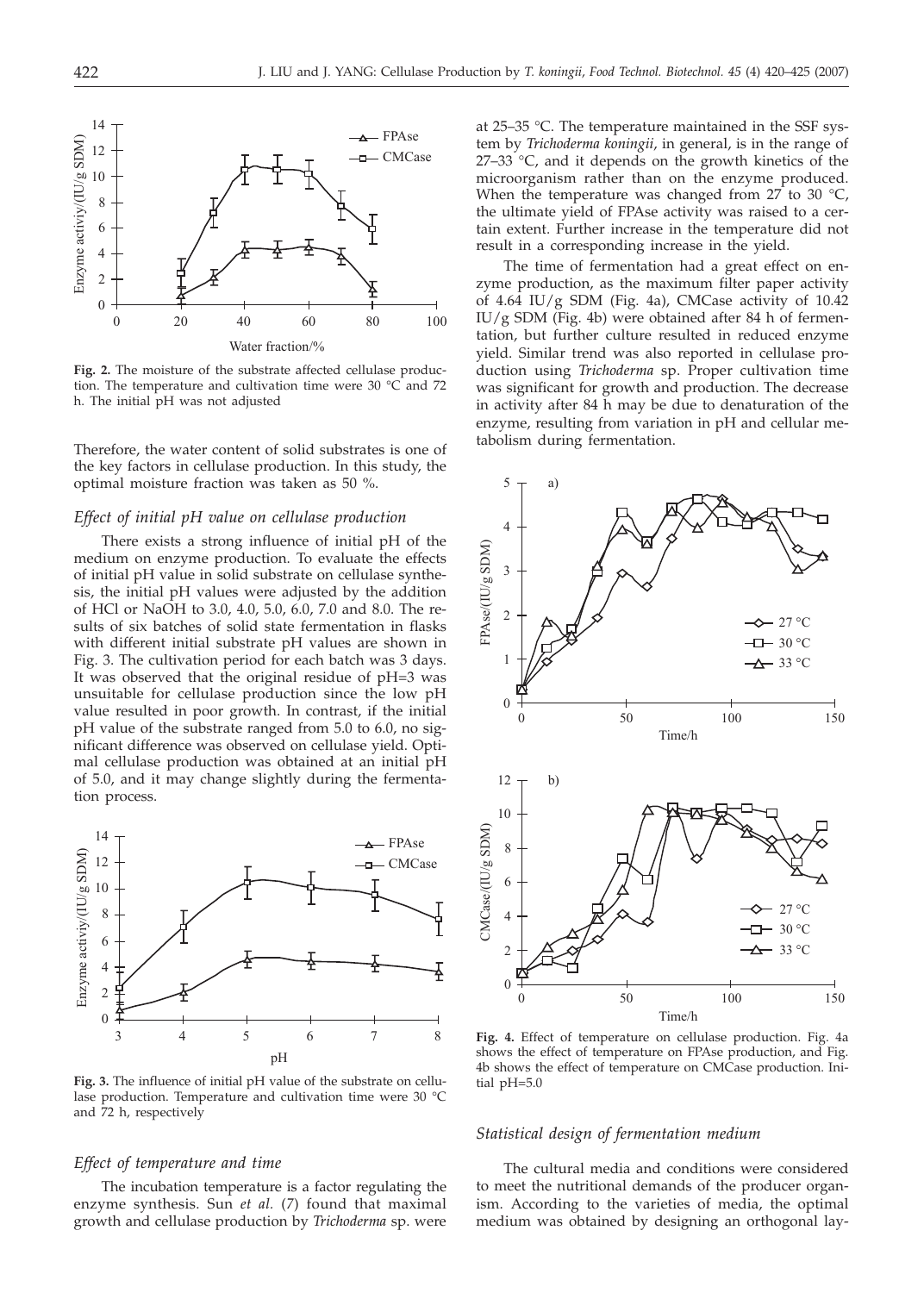out  $L_9$  (3<sup>4</sup>) in the cultures. The levels of factors of culture medium are shown in Table 1. Different quantities of vinegar waste were tested for cellulase production in solid- -state fermentation with 50 % water content of substrate at 30 °C. The sampling was at the 84th hour. The amounts of vinegar waste,  $(NH_4)$ ,  $SO_4$ ,  $KH_2PO_4$  and  $MgSO_4$ .  $7H_2O$ were regarded as correlated factors of the culture medium.

The results of the optimization of culture medium are presented in Table 2, which summarizes the influence of the four factors (the quantities of vinegar waste,  $(NH_4)_2SO_4$ ,  $KH_2PO_4$  and  $MgSO_4$  $TH_2O$ ) on mycelial cellulase production. Scores mean the sum of two kinds of enzyme activity, including FPAse and CMCase, which was taken as a comprehensive evaluation. The R values showed that the quantity of vinegar waste was a more important factor than other culture conditions in the orthogonal layout  $L_9$  (3<sup>4</sup>), because R value of vinegar waste (17.88) was higher than that of  $KH_2PO_4$  (11.64),  $(NH_4)_2SO_4$ (10.19) and  $MgSO<sub>4</sub>·7H<sub>2</sub>O$  (9.41). The sequence of influences on cellulase from more to less is vinegar waste,  $KH_2PO_4$ ,  $(NH_4)_2SO_4$  and  $MgSO_4$ ·7H<sub>2</sub>O. In the fourth experiment, the yields of mycelial FPAse and CMCase reached 6.90 IU/g SDM and 23.76 IU/g SDM, respectively.

The optimum quantity of vinegar waste was 40 %. A higher quantity of vinegar waste will result in poor fungal growth and low cellulase activity for its limited nutrition. On the other hand, smaller quantity may cause blocked interspace. Therefore, bad ventilation decreased cellulase production. It is now generally accepted that a low oxygen flux through hydrolysis restrains cellulase accumulation, because this fungus is a kind of strict aerobe.

It was reported that good cellulase yield can be obtained with ammonium compound as the nitrogen source (*7*). Though the addition of organic nitrogen sources such as beef extract and peptone resulted in increased growth and enzyme production, as was reported before (*7*), they were not an effective replacement for inorganic nitrogen sources because of their higher cost. More literature data indicate that the source of nitrogen should be inorganic for better results (*8,9*). Results suggest that inorganic salts can enhance cellulase synthesis to a significant level (FPAse 6.90 IU/g SDM and CMCase 23.76 IU/g SDM). An increase in cellulase activity was observed when enriching medium with 1 % ammonium sulphate, but further increase in the concentration did not improve cellulase production. Additional supply of nitrogen sources influenced the CMCase activity to a certain extent,

Table 1. L<sub>9</sub>  $(3^4)$  orthogonal design for optimization of culture medium

| Factors | w(vinegar waste)<br>$\%$ | $w({\rm (NH_4})_2{\rm SO}_4)$<br>$\%$ | $w(KH_2PO_4)$<br>$\%$ | $w(MgSO_4·7H_2O)$<br>$\%$ |  |
|---------|--------------------------|---------------------------------------|-----------------------|---------------------------|--|
|         | Α                        |                                       |                       |                           |  |
| Level 1 | 30                       | 0.5                                   | 0.1                   | 0.02                      |  |
| Level 2 | 40                       | LU.                                   | 0.2                   | 0.05                      |  |
| Level 3 | 50                       | ī.5                                   | 0.3                   | 0.10                      |  |

% is the percentage of the dry mass

Table 2. Orthogonal test according to the orthogonal design L<sub>9</sub>  $(3<sup>4</sup>)$ 

|                       |                |                |                |                | Enzyme activity |              |        |
|-----------------------|----------------|----------------|----------------|----------------|-----------------|--------------|--------|
| Experimental<br>group | A              | B              | C              | D              | FPAse           | CMCase       | Scores |
|                       |                |                |                |                | $IU/g$ (SDM)    | $IU/g$ (SDM) |        |
| $\mathbf{1}$          | 1(30)          | 1(0.5)         | 1(0.1)         | 1(0.02)        | 5.21            | 15.18        | 20.39  |
| $\overline{2}$        | 1              | 2(1.0)         | 2(0.2)         | 2(0.05)        | 6.79            | 18.17        | 24.96  |
| 3                     |                | 3(1.5)         | 3(0.3)         | 3(0.10)        | 6.47            | 15.96        | 22.43  |
| $\overline{4}$        | 2(40)          |                | $\overline{2}$ | 3              | 6.90            | 23.76        | 30.66  |
| 5                     | 2              | $\overline{2}$ | 3              | $\mathbf{1}$   | 6.64            | 20.93        | 27.57  |
| 6                     | $\overline{2}$ | 3              | $\mathbf{1}$   | 2              | 6.51            | 20.92        | 27.43  |
| 7                     | 3(50)          | 1              | 3              | $\overline{2}$ | 6.65            | 11.98        | 18.63  |
| 8                     | 3              | $\overline{2}$ | $\mathbf{1}$   | 3              | 6.78            | 20.56        | 27.34  |
| 9                     | 3              | 3              | $\overline{2}$ | $\mathbf{1}$   | 5.53            | 19.12        | 24.65  |
| $I_j$                 | 67.78          | 69.68          | 75.16          | 72.61          |                 |              |        |
| II <sub>j</sub>       | 85.66          | 79.87          | 80.27          | 71.02          |                 |              |        |
| III <sub>i</sub>      | 70.62          | 74.51          | 68.63          | 80.43          |                 |              |        |
| $\mathbb R$           | 17.88          | 10.19          | 11.64          | 9.41           |                 |              |        |
| Optimization          | A <sub>2</sub> | B <sub>2</sub> | C <sub>2</sub> | $D_3$          |                 |              |        |

I<sub>j</sub> is the total scores of level 1; II<sub>j</sub>, those of level 2; III<sub>j</sub>, those of level 3; R means the maximum of I<sub>j</sub>, II<sub>j</sub> and III<sub>j</sub> minus the minimum of  $I_i$ ,  $II_i$  and  $III_i$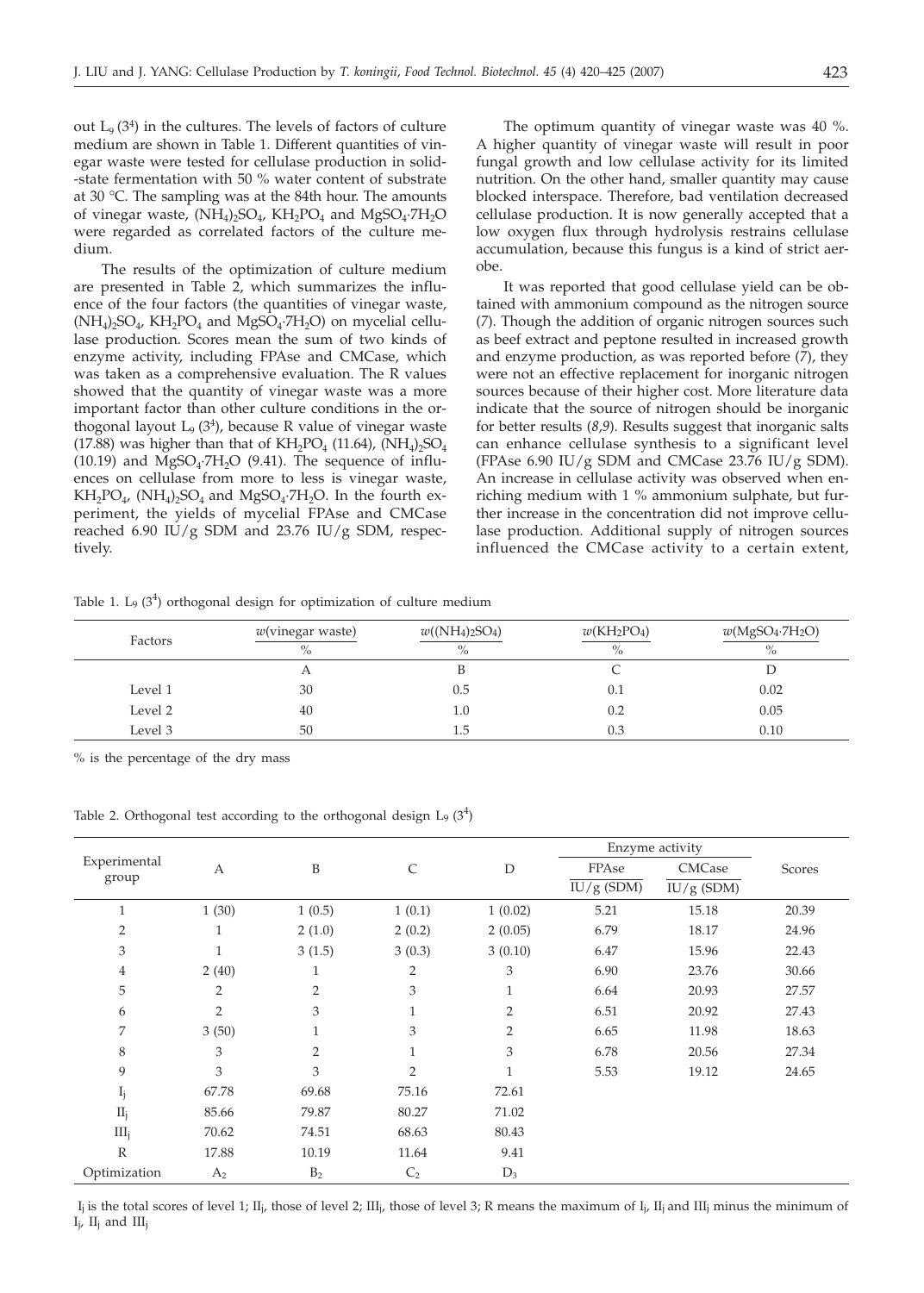whereas the influence on FPAse activity seemed comparatively lower. The effect of other additional salts on enzyme yield was tested using the basal medium with the addition of phosphorus, potassium and magnesium, so  $KH_2PO_4$  and  $MgSO_4·7H_2O$  were also added to the growth substrate. However, the addition of  $KH_2PO_4$  at concentrations above 0.3 % led to a significant reduction in enzyme synthesis. It was inferred that supplementation with  $KH_{2}PO_{4}$  at a certain concentration was sufficient for enhancing enzyme production. Total cellulase enzyme titers with inorganic salt-enriched samples were filter paper activity of 6.90 IU/g SDM and CMCase activity of 23.76 IU/g SDM, compared with 4.64 IU/g SDM and 10.42 IU/g SDM of the blank (Fig. 4). These results have shown that although vinegar waste itself can act as a source of carbon, nitrogen or minerals as well as growth factor, some adjustments in ingredients are also necessary.

# *Solid-state fermentation in packed bed fermentor*

Bioreactor design and operation for cellulase production by SSF requires much more attention. For solid- -state fermentation at laboratory scale, cellulase is commonly produced in flasks. Flasks are suitable for investigation in the laboratory because they are easy to handle. If lots of separate flasks are used, then all flasks should



**Fig. 5.** Effects of bed height and culture time on cellulase activity in the solid-state fermentation reactor. Five spots were monitored. Figs. 5a and 5b represent FPAse and CMCase, respectively. The temperature and initial pH were 30 °C and 5.0

be representative and individual flasks can be removed daily without disrupting other samples. But if it comes to an industrial scale, a bioreactor often used for large- -scale cellulase production similar to the flask is tray. The tray technique is simple, but requires a large area and is difficult to automate and is therefore labour-intensive, and it also allows relatively little control over the cultural conditions. The packed bed has a potential for cellulase production. This bioreactor deserves further attention because it operates without damaging fungal mycelia. The time course of cellulase synthesis in a deep trough fermentor by *Trichoderma koningii* is shown in Fig. 5. It was found that the mass transfer in the deep trough fermentor with forced aeration may be effectively inhibited. The cellulase activity on top and at the bottom of the bioreactor was promoted, because the air there was rich in oxygen, and the heat dissipated easily. Cellulase activity on top and at the bottom of the bioreactor was higher, whereas that in the middle was lower. After 84 h of solid-state fermentation, the maximum FPAse activity of 5.87 IU/g SDM was reached, while the maximum CMCase activity was 12.98 IU/g SDM. Although the deep trough fermentor gave a little lower productivity and less uniform quality, it can produce cellulase on a large scale. There was only 100 g of wet substrate in each flask, whereas about 3000 g of wet substrate was in the fermentation chamber. Therefore, the total yield of the bioreactor was at least 20 times more than that of a flask.

# **Conclusions**

In accordance with the results, taking all the influencing factors and the results into consideration, the optimal cultural process was considered as follows: media and cultural conditions including vinegar waste 40 %, (NH<sub>4</sub>)<sub>2</sub>SO<sub>4</sub> 1 %, K<sub>2</sub>HPO<sub>4</sub> 0.2 %, MgSO<sub>4</sub>·7H<sub>2</sub>O 0.1 %, pH=5.0, culture temperature 30 °C and culture time 84 hours. The results indicate the suitability of using cheap and abundantly available vinegar waste as solid substrate for large-scale production of cellulase in an SSF system in order to reduce the high costs. Maximum utilization of this waste can also contribute to efficient solid-waste management, where continuous accumulation of industrial wastes poses a serious environmental problem. This process therefore has a high potential for comprehensive utilization of renewable lignocellulosic resources. However, it is necessary to further optimize the fermentation conditions in a bigger fermentor to achieve the demands of large-scale production.

## *Acknowledgements*

The authors thank Prof. George T. Tsao for his contribution to this research program.

## **References**

- *1.* A. Pandey, C.R. Soccol, D. Mitchell, New developments in solid state fermentation: I – bioprocesses and products, *Process Biochem. 35* (2000) 1153–1169.
- *2.* P.L. Cen, L.M. Xia, Production of cellulase by solid-state fermentation, *Adv. Biochem. Engin. Biotechnol. 65* (1999) 68– 92.